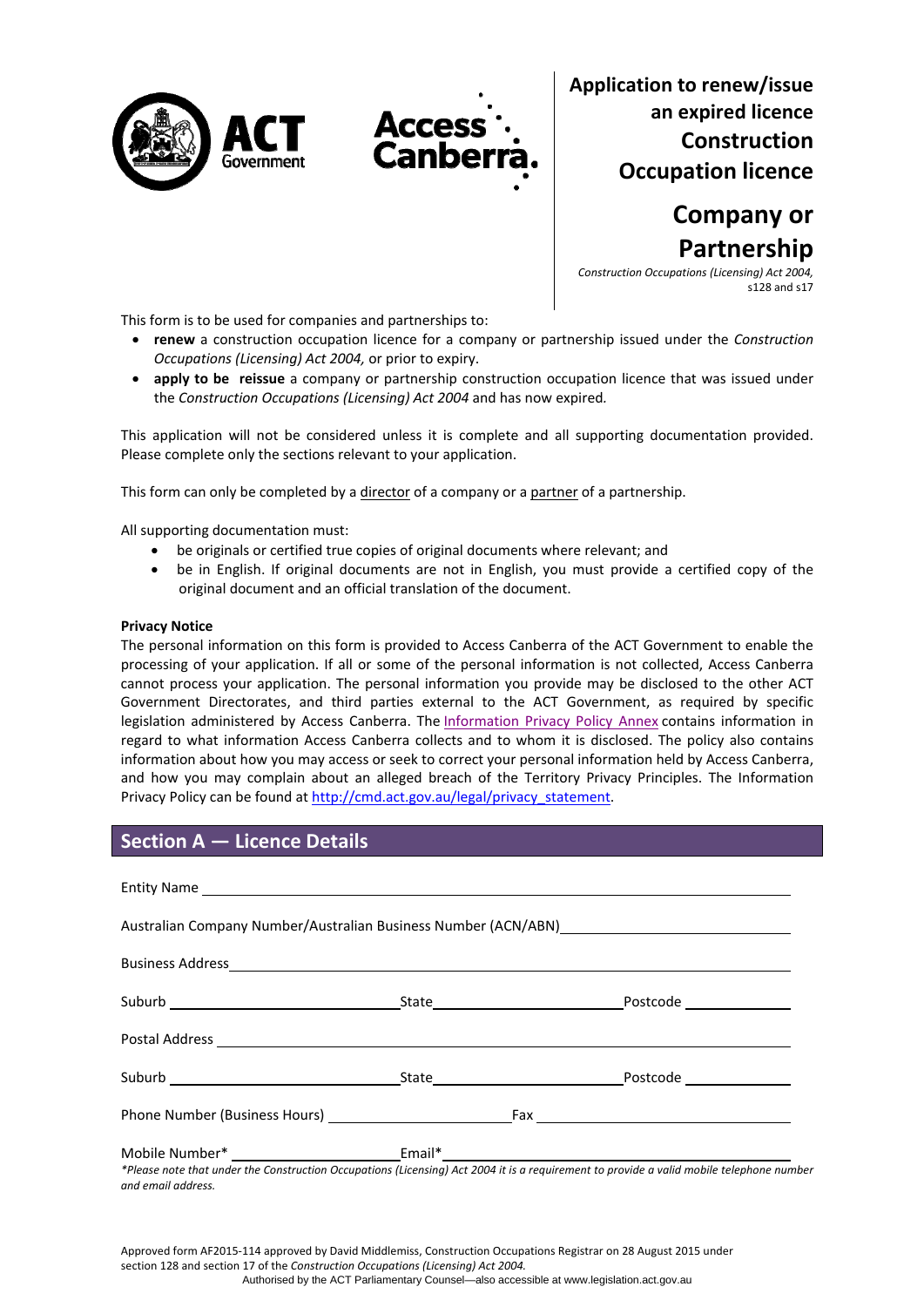Contact Person\*\*:

\*\*Please note licence applications for a company or partnership will only be discussed with the relevant contact person for the application *or a director or partner.*

| Given Name     |        | Surname |
|----------------|--------|---------|
|                |        |         |
| Mobile Number* | Email* |         |

I understand that it is a requirement under law that should my licence be renewed/issued I must notify the **Construction Occupations Registrar of any changes to my details within two weeks of the change.** 

 $\Box$  I understand

## **Section B — Nominees appointed for the Company / Partnership**

Please note, the Registrar will write to the nominee to either confirm the appointment, resignation or continuance of appointment as nominee to the company/partnership.

Do you wish to make any changes to the nominees under the company/partnership licence?

**Yes — add nominees:** please use the **Application for Construction Occupation Licence ‐ Update Nominees** to add nominees under the company/partnership licence.

**Yes** —**remove nominees:** please write to the Construction Occupations Registrar setting out the reasons in accordance with the *Construction Occupations (Licensing) Act 2004.*

**No —** the nominee/s previously appointed will remain. Proceed to the next section.

## **Section C — Licence details**

| Licence Number <b>Example 19</b> |                                                                                       |
|----------------------------------|---------------------------------------------------------------------------------------|
|                                  | Class                                                                                 |
| Has this licence expired?        | $\vert$ <b>Yes</b> - proceed to section D for Companies or section E for partnerships |
|                                  | $\vert$ No - proceed to section F                                                     |

## **Section D — Historical Company Extract (only expired company licences)**

Complete this section only if you are applying for a company licence which has expired.

| Requirement: | Historical company extract issued from the Australian Securities and Investment |
|--------------|---------------------------------------------------------------------------------|
|              | Commission www.asic.gov.au within the last three months.                        |

 $\Box$  Yes  $-$  please attach a copy of the historical company extract.

 $\Box$  No  $-$  please note that you may not be eligible for a licence.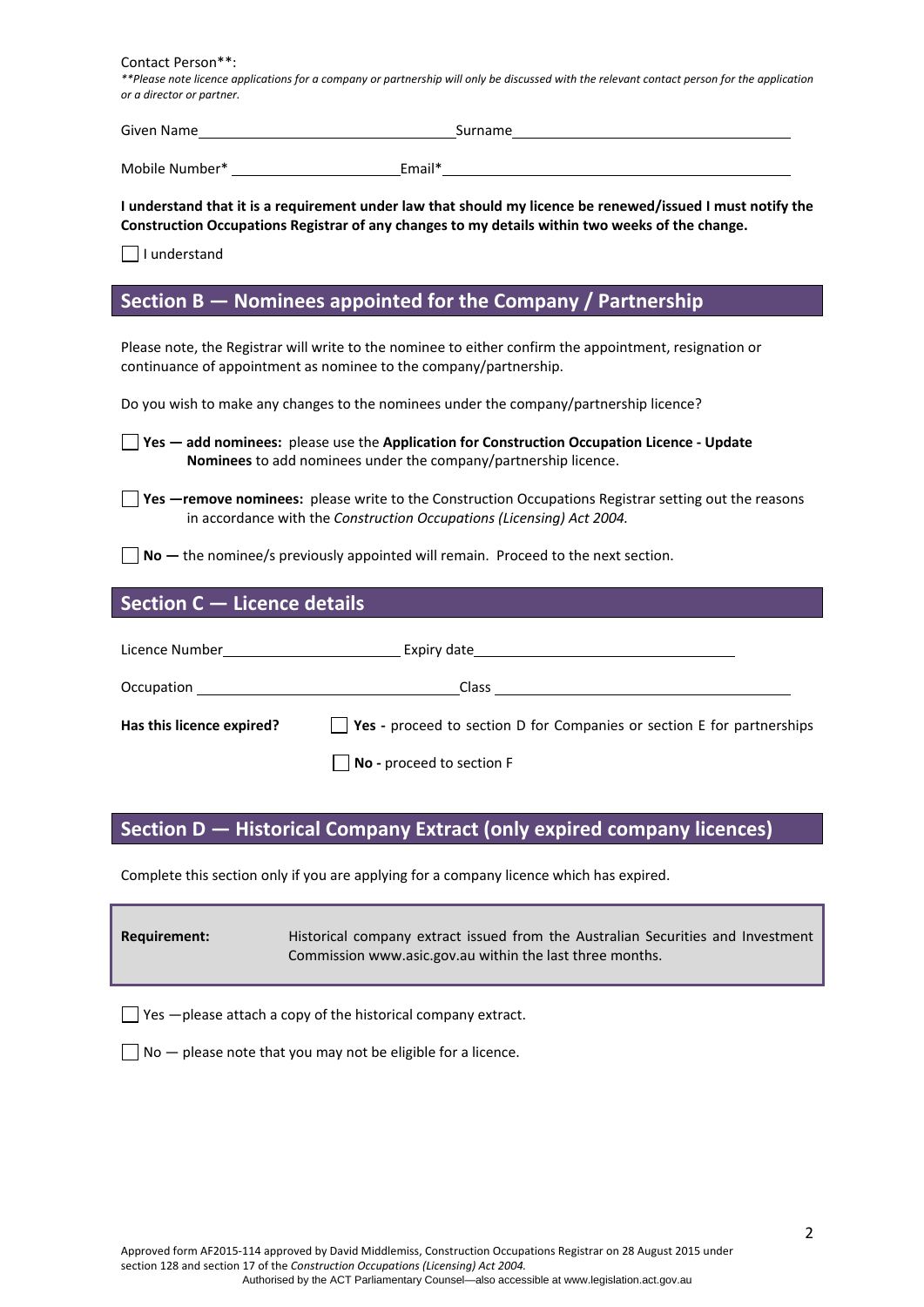## **Section E — Partnership Agreement (only expired partnership licences)**

Complete this section only if you are applying for a partnership licence which has expired.

| <b>Requirement:</b> | The partnership agreement must state, in the least, the name of the partners<br>entering into the agreement; the ACNs if the partners are companies; the name of<br>the business; the term of the agreement; the principal occupation of the<br>partnership; the location where the partnership will be primarily located; and a<br>clause surrounding what actions would occur from potential insolvency of the<br>partnership i.e. voluntary termination, death or missing person. |
|---------------------|--------------------------------------------------------------------------------------------------------------------------------------------------------------------------------------------------------------------------------------------------------------------------------------------------------------------------------------------------------------------------------------------------------------------------------------------------------------------------------------|
|                     |                                                                                                                                                                                                                                                                                                                                                                                                                                                                                      |

 $\Box$  Yes  $-\rho$  lease attach a copy of the partnership agreement.

 $\Box$  No  $-$  please note that you may not be eligible for a licence.

## **Section F — Evidence of Financial Resources (all applicants)**

Evidence of financial resources is required to help demonstrate your company or partnership's ability to fulfil contractual obligations when providing construction services. Failure to provide information below may result in your licence being refused.

**1. Does the company/partnership have access to financial resources adequate to complete works performed under the licence applied for?** 

 $\Box$  Yes — please skip the next question

 $\Box$  No  $-$  you may not be eligible for a licence

**2. Is the company/partnership currently bankrupt, or has it been previously deemed bankrupt or insolvent?** 

 $\Box$  Yes — please attach details and official documentation of bankruptcy/insolvency  $\Box$  No

**3. Are any of the directors or partners currently, or have they previously been, deemed bankrupt or personally insolvent?** 

 $\Box$  Yes — please attach details and official documentation of bankruptcy/insolvency  $\Box$  No

**4. I understand that it is a requirement under law that should the company/partnership licence be issued, I must notify the Construction Occupations Registrar should the company, partnership, directors or partners become bankrupt or personally insolvent.** 

 $\Box$  I have read and understand the above statement.

 $\Box$  No

## **Section G — Licence History Declarations (all applicants)**

**1. Have any of the directors/partners previously held a company or partnership licence in the relevant construction occupation in the ACT or elsewhere in Australia or overseas for this or another company or partnership?** 

 $\Box$  Yes  $-$  provide details of the company/partnership including name, licence details and company/partnership status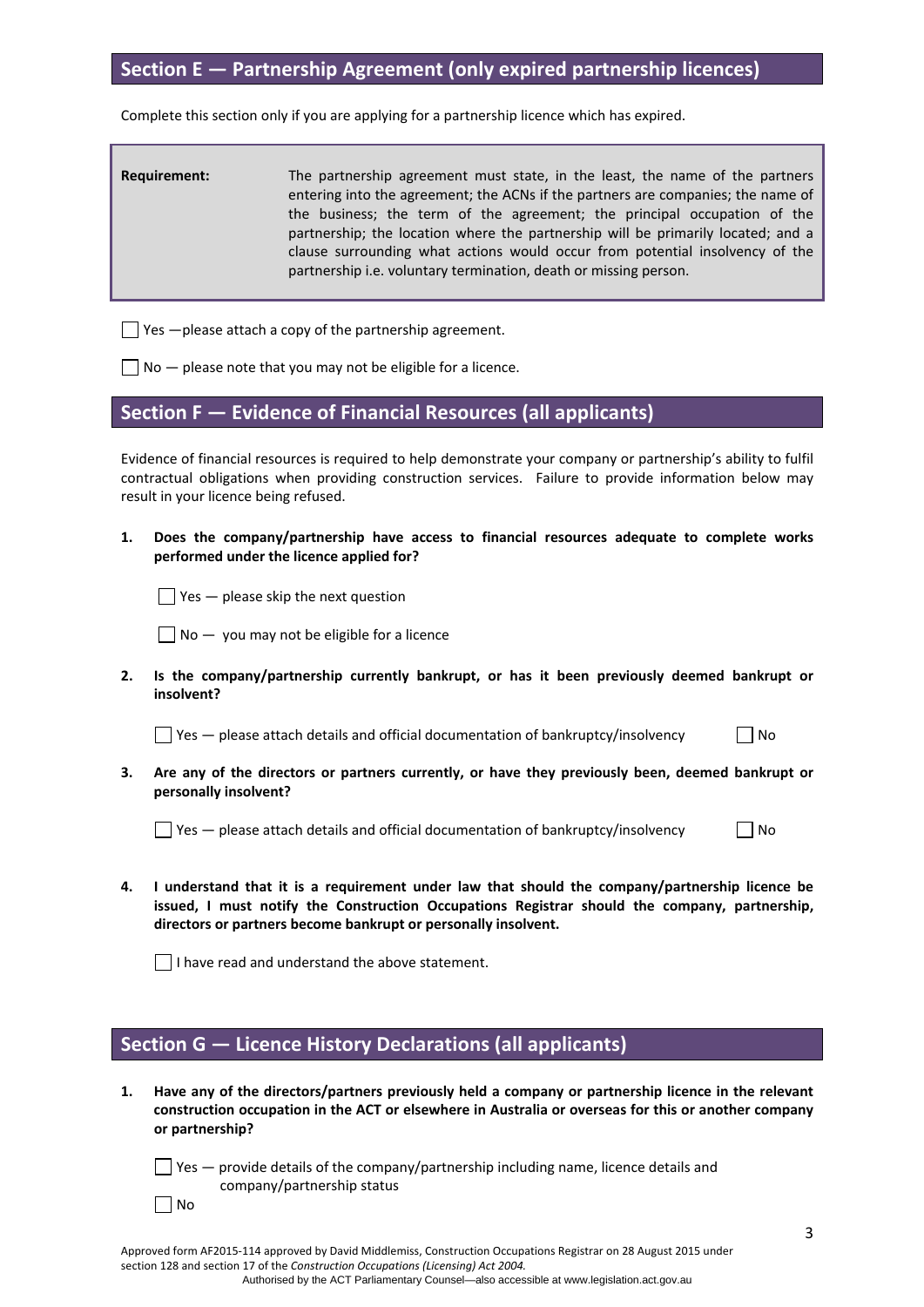**2. Is your licence as a company or partnership, in Australia or overseas, currently suspended or cancelled?** 

| $\vert \vert$ Yes — you must attach details | l No |
|---------------------------------------------|------|
|---------------------------------------------|------|

**3. Have you or any of the directors/partners previously had a company or partnership licence cancelled, refused or suspended in Australia or overseas for this or another company or partnership?** 

 $\Box$  Yes — you must provide comprehensive details in an attachment to this application  $\Box$  No

**4. I understand that I should notify the Construction Occupations Registrar if my company or partnership licence is cancelled, refused or suspended in Australia or overseas.** 

 $\vert \ \vert$  I have read and understand the above statement.

**5. Has your company or partnership licence ever been subject to conditions, undertakings, limitations or restrictions in Australia or overseas?** 

 $\Box$  Yes — you must provide comprehensive details in an attachment to this application  $\Box$  No

**6. Are any of the directors/partners disqualified under the** *Construction Occupations (Licensing) Act 2004***, or a corresponding prior Act, from applying for licence, or being licensed, in a construction occupation?** 

 $\Box$  Yes – you must provide comprehensive details in an attachment to this application  $\Box$  No

**7. Have any of the directors/partners ever been, or are currently, the subject of complaints, occupational discipline, demerit activity or rectification orders whilst licensed under the** *Construction Occupations (Licensing) Act 2004***, a corresponding prior Act, or the law of another jurisdiction in Australia or overseas, where those proceedings were not finalised?** 

 $\Box$  Yes – you must provide comprehensive details in an attachment to this application  $\Box$  No

**8. Have any of the directors/partners been convicted or found guilty of a criminal offence\* that involves fraud, dishonesty or violence and is punishable by imprisonment of 1 year or more?** 

 $\Box$  Yes — you must provide comprehensive details in an attachment to this application  $\Box$  No and a recent criminal history check

\*Please note: Spent convictions under the Spent Convictions Act 2000 do not need to be included in this declaration

9. I understand that it is a requirement under law that should the licence be issued I must notify the **Construction Occupations Registrar if any of the directors/partners are convicted of such an offence in the future.** 

 $\Box$  I have read and understand the above statement.

10. I understand that it is a requirement under law that should the licence be issued then the company or **partnership must not perform any licensable work that is outside the scope of what the licence authorises.**

 $\Box$  I have read and understand the above statement.

11. I understand that it is a requirement under law that should the licence be issued then evidence must **be given to clients of the insurance the company may hold in relation to any relevant licensable construction service the company intends to undertake prior to providing the services.** 

 $\Box$  I have read and understand the above statement.

**12. I understand that it is a requirement under law that should the licence be issued the company/partnership must only advertise licensable construction services with the full name of the licensed entity (as it appears on the licence) and the licence number.\***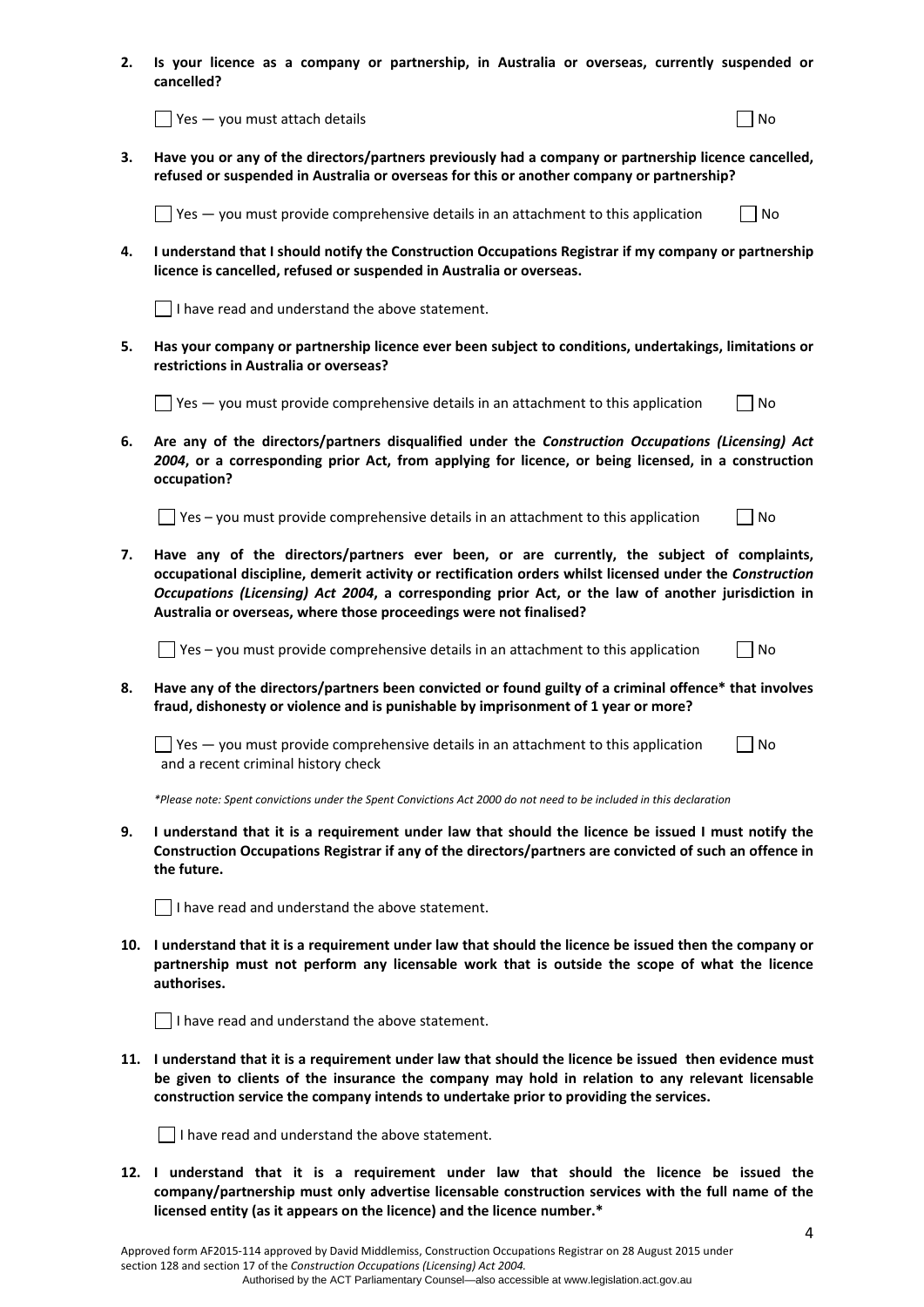

 $\Box$  I have read and understand the above statement.

*\*Please note: It is an offence to advertise licensable construction services without including the above.*

### 13. I understand that it is a requirement under law that should the licence be issued, all licensable **services performed under the licence must comply with all relevant legislation, codes and standards.**

 $\Box$  I have read and understand the above statement.

Please note: Licensed services may be audited by the Construction Occupations Registrar in the ACT for compliance against the relevant laws. Licensed entities identified performing non-compliant services may be subject to occupational discipline or other licensing action.

# **Section H — Specific Documentary Evidence by Occupation (all applicants)**

Please include with your renewal/application the following documentary evidence:

| <b>Builder:</b>                 | No further documentary evidence required.                                                                                                                                                                                                                                                                                                                                                                          |
|---------------------------------|--------------------------------------------------------------------------------------------------------------------------------------------------------------------------------------------------------------------------------------------------------------------------------------------------------------------------------------------------------------------------------------------------------------------|
| <b>Building Surveyor:</b>       | Current certificate of currency for Professional Indemnity insurance<br>required at renewal and application. Certificate must adequately state<br>that the company/partnership is covered for building surveyor work. If<br>not able to be provided at the time of renewal, please provide it as soon<br>as you obtain it. Your licence will not be renewed until it is received and<br>you will not be contacted. |
| Drainer:                        | No further documentary evidence required.                                                                                                                                                                                                                                                                                                                                                                          |
| Electrician:                    | No further documentary evidence required.                                                                                                                                                                                                                                                                                                                                                                          |
| Gasfitter:                      | No further documentary evidence required.                                                                                                                                                                                                                                                                                                                                                                          |
| Plumber:                        | No further documentary evidence required.                                                                                                                                                                                                                                                                                                                                                                          |
| <b>Plumbing Plan Certifier:</b> | Current certificate of currency for Professional Indemnity insurance<br>required at renewal and application. Certificate must adequately state<br>you are covered for plumbing plan certification work. If not able to be<br>provided at the time of renewal, please provide it as soon as you obtain it.<br>Your licence will not be renewed until it is received and you will not be<br>contacted.               |
| <b>Works Assessor:</b>          | Current certificate of currency for Professional Indemnity insurance<br>required at renewal and application. Certificate must adequately state<br>you are covered for works assessment work. If not able to be provided at<br>the time of renewal, please provide it as soon as you obtain it. Your<br>licence will not be renewed until it is received and you will not be<br>contacted.                          |

# **Section I — Consent and Application Declarations (all applicants)**

I,

\_\_\_\_\_\_\_\_\_\_\_\_\_\_\_\_\_\_\_\_\_\_\_\_\_\_\_\_\_\_\_\_\_\_\_\_\_\_\_\_\_\_\_\_\_\_\_\_\_\_\_\_\_\_\_\_\_\_\_\_\_\_\_\_\_\_\_\_\_\_\_\_\_\_\_\_\_\_\_\_\_\_\_\_\_\_\_\_, *Insert name, address and occupation of person making the declaration*

make the following declaration**:**

## **1. I declare:**

a) that I make this renewal/application to the Construction Occupations Registrar for a construction occupation licence and that all statements, and the documents/information provided in support of the application, are accurate, true and correct.